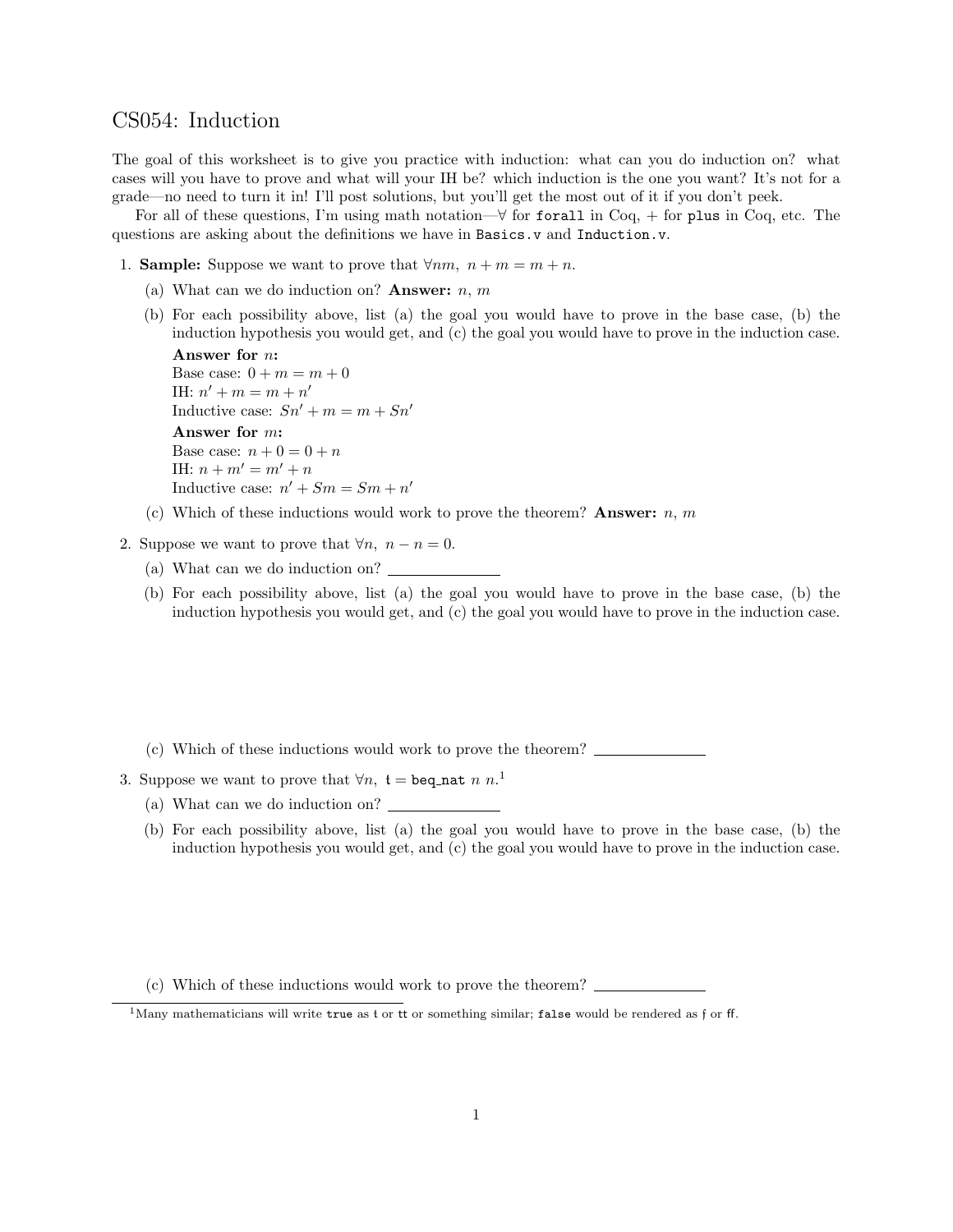- 4. Suppose we want to prove that  $\forall n, S_n = n+1$ .
	- (a) What can we do induction on?
	- (b) For each possibility above, list (a) the goal you would have to prove in the base case, (b) the induction hypothesis you would get, and (c) the goal you would have to prove in the induction case.
	- (c) Which of these inductions would work to prove the theorem?
- 5. Suppose we want to prove that  $\forall nm, n + Sm = S(n + m)$ .
	- (a) What can we do induction on?
	- (b) For each possibility above, list (a) the goal you would have to prove in the base case, (b) the induction hypothesis you would get, and (c) the goal you would have to prove in the induction case.

- (c) Which of these inductions would work to prove the theorem?
- 6. Suppose we want to prove that  $\forall nmp, n*(m*p) = (n*m)*p$ .
	- (a) What can we do induction on?
	- (b) For each possibility above, list (a) the goal you would have to prove in the base case, (b) the induction hypothesis you would get, and (c) the goal you would have to prove in the induction case.

- (c) Which of these inductions would work to prove the theorem?
- (d) Which of these inductions is easiest, i.e., requires the fewest other lemmas?
- $(e)$  Why?  $\_\_$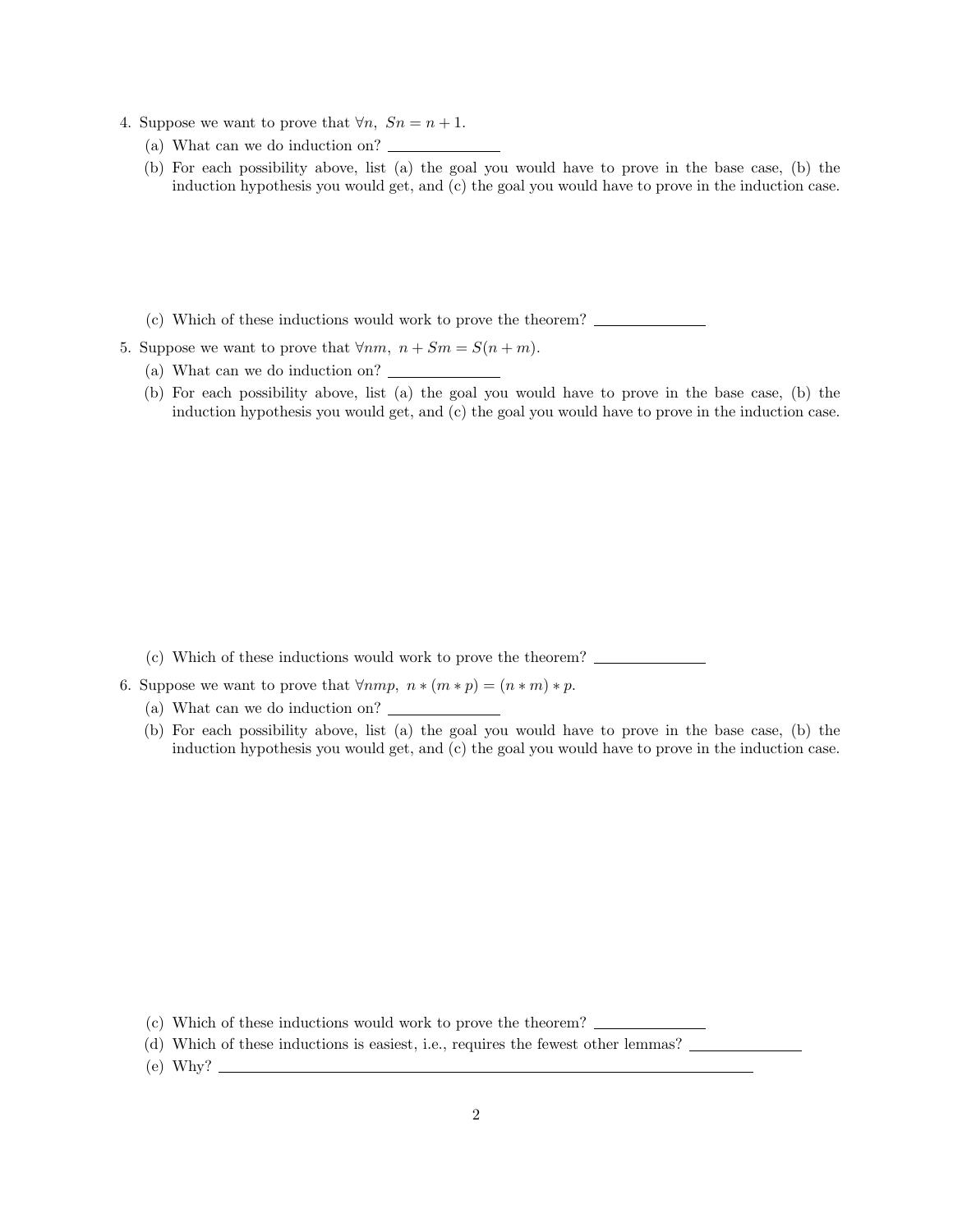- 7. Suppose we want to prove  $\forall n, n-1+1 = n$ .
	- (a) What can we do induction on?
	- (b) For each possibility above, list (a) the goal you would have to prove in the base case, (b) the induction hypothesis you would get, and (c) the goal you would have to prove in the induction case.
	- (c) Which of these inductions would work to prove the theorem?
- 8. Is there a difference between case analysis (destruct) and induction (induction) on N (nat)? If so, what is it? If not, why not?

9. Is there a difference between case analysis (destruct) and induction (induction) on booleans (bool)? If so, what is it? If not, why not?